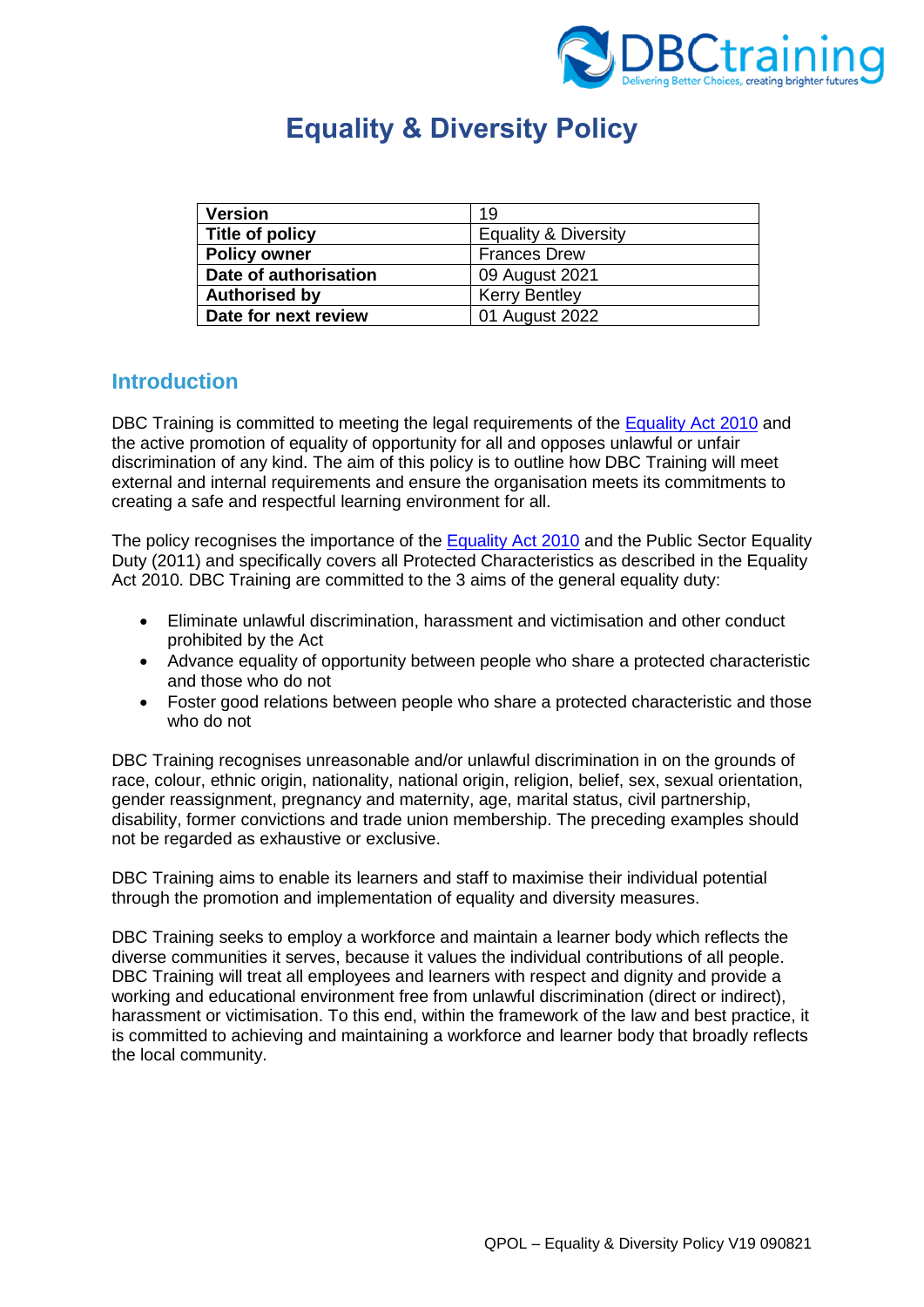

### **Scope**

The policy applies to all staff, learners, subcontracts and other stakeholders. We will work to ensure that all of our learners, employees and visitors, as well as those who seek to apply to work or study with us or who have previously worked or studied with us, are treated fairly and are not subjected to unlawful discrimination

### **Definitions**

**Equality** – "the state of being equal, especially in status, rights, or opportunities." Diversity – "understanding that each individual is unique and recognising our individual differences."

**Discrimination** – ''the unjust or prejudicial treatment of different categories of people, especially on the grounds of race, age or sex.''

**Equality and Diversity Impact Measures (EDIMS)** - "a set of targets (usually quantified) aimed to address identified variation between different groups." EDIMS ensure all learners have equal opportunity to access our services, achieve success and opportunities for progression.

**Prevent Duty** - is about making sure everyone is kept safe and within the law. It is not about preventing learners from having political and religious views and concerns but about supporting them to use those concerns or act on them in non-extremist ways.

# **Key Principles**

In order to fulfil this policy DBC Training is committed to the following key principles:

- Promoting an organisation where people are treated with respect and dignity and where no form of intimidation or harassment is or will be tolerated;
- Creating a positive inclusive culture with a shared commitment to respecting diversity and difference and to encouraging good relations between people of different groups;
- Taking reasonable steps to prevent any form of harassment, direct or indirect discrimination or victimisation;
- Taking reasonable steps to make sure that no learner, staff member or job applicant is placed at a disadvantage by stipulated requirements or conditions that are unreasonable or irrelevant;
- Consulting with staff, learners and partners on issues relating to Equality and Diversity;
- Actively working to raise the awareness of learners to the importance of equality and diversity issues and DBC Trainings expectations of them to contribute to a safe and inclusive environment;
- Fully embed this policy within the recruitment, on-boarding, delivery of apprenticeship training with both employers and apprentices.
- Developing a curriculum offer that meets the needs of our wide community and supports underrepresented groups;
- The collection, analysis and reporting on a range of data that will identify areas of inequality and the development of appropriate strategies and actions that will address those inequalities;
- Assessment of all potential learners or job applicants on their individual merits and their ability to undertake employment, training and education successfully;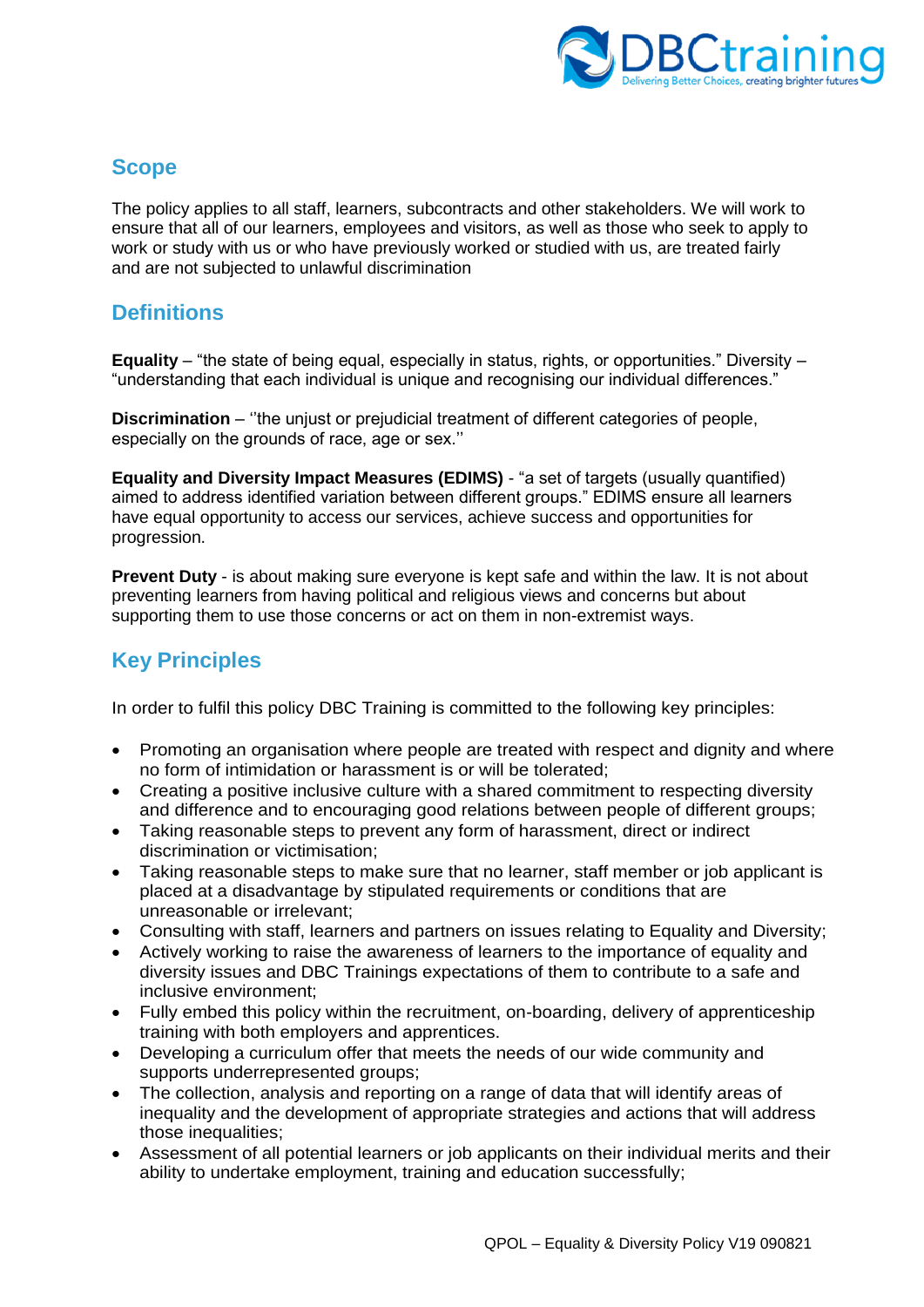

- Making reasonable adjustments to ensure learners and staff are supported to participate and achieve. This includes those with physical or mental impairments as defined by the Disability Discrimination Act;
- Ensuring all employees complete Mandatory Equality and Diversity training
- Providing suitable training and support for staff so that they have the skills, knowledge and confidence to implement equality and diversity throughout their work;
- Equality principles specific to employment

# **Equality Principles in Employment**

DBC Training aims to employ a workforce, which reflects at every level the community, which it serves. In seeking to achieve a balanced workforce at all levels, DBC Training will ensure that no employee, job applicant or candidate for promotion will be disadvantaged, or treated less favourably because of conditions or requirements that are not related to the job.

Reasonable adjustments will be made to arrangements and premises to ensure equal access for employees or potential employees who fall under the provisions of the Equality Act 2010 in relation to disability.

In order to ensure equality and fairness at all stages of employment, DBC Training will ensure that equality issues are embedded into all of its recruitment and employment policies and procedures.

### **Equality Principles in Education**

DBC Training will treat all learners as individuals and with dignity and respect in the provision of access to facilities, learning opportunities and support. Curriculum will be devised to positively promote all aspects of equality and diversity.

### **Who does the Act protect?**

The grounds on which someone can be discriminated against are referred to as 'protected characteristics. The Equality Act recognises 9 protected characteristics, which are;

- Age
- Disability
- Gender reassignment
- Marriage or civil partnership
- Pregnancy and maternity
- Race
- Religion
- Sex
- **Sexual Orientation**

Discrimination takes place when an individual or group of people is treated less favourably than others because of factors unrelated to their merit, ability or potential. It is unlawful to discriminate against someone on grounds of their sex (including gender reassignment), sexual orientation, marital status, race, nationality, ethnic origin, religion, beliefs, disability, pregnancy or childbirth or because they are a member, or not, of a trade union. It is also unlawful to discriminate against part-time workers.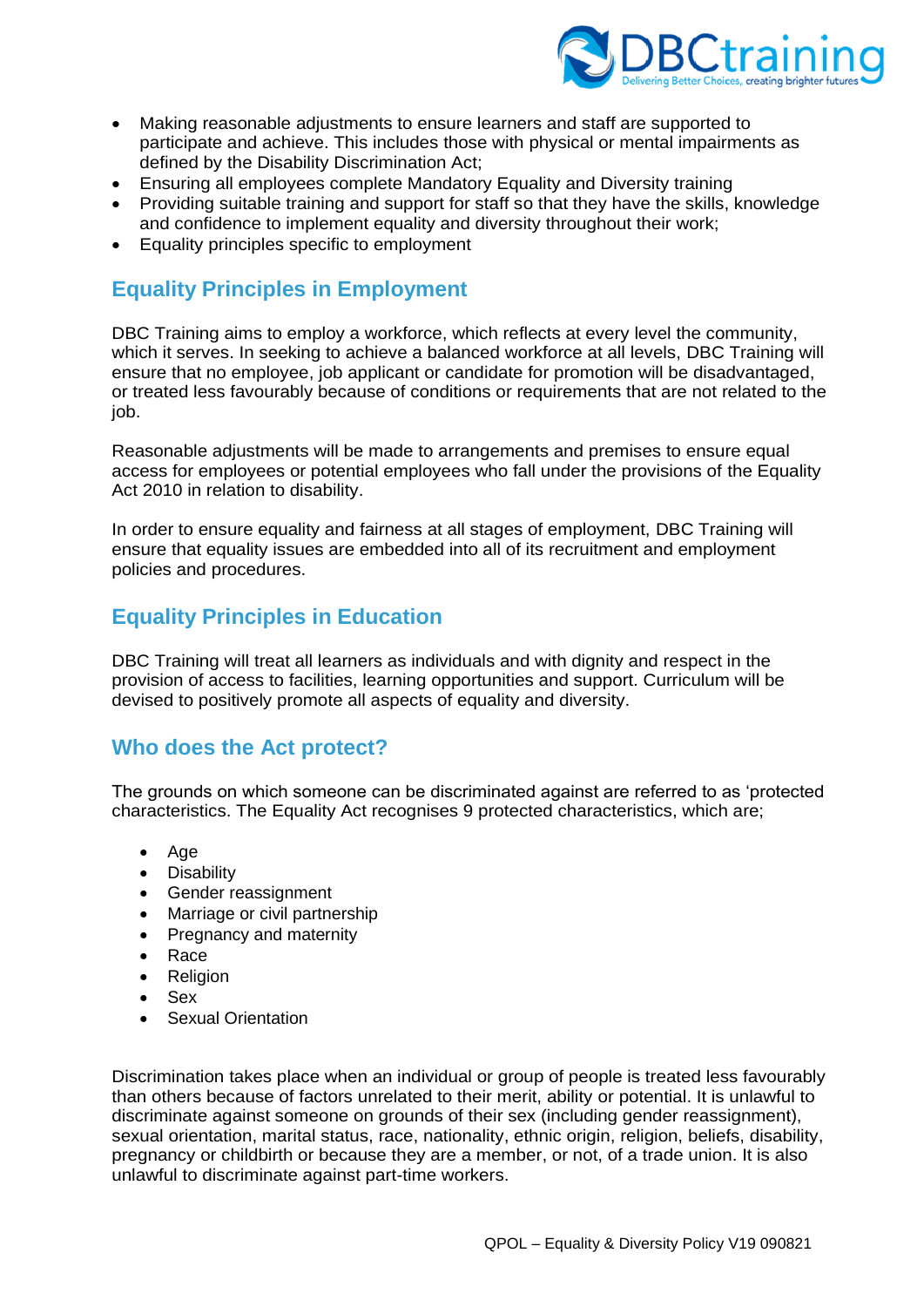

# **Types of Discrimination**

The British law (Equality Act 2010) recognises 8 types of discrimination:

Direct Discrimination occurs when factors unrelated to the merit, ability or potential of a person or group are used as an explicit reason for discriminating against them. An example would be recruiting to a male applicant to a position rather than a more appropriately qualified woman because of irrational, prejudicial or stereotypical views, or nor promoting someone because they have a disability.

Indirect Discrimination occurs when there are rules, regulations or procedures operating, which have the effect of discriminating against certain groups of people. This may happen in subtle ways. For example, staff at a shop in London had to wear a uniform skirt, but an Asian woman worker refused for religious reasons. A tribunal found the shop guilty of indirect discrimination, because a large number of Asian women would not be able to comply with the rule.

Discrimination arising from disability occurs when somebody is treated unfavourably because of something arising in consequence of his or her disability (there may be instances where such treatment may be justifiable).

#### **Discrimination by Association:**

This is direct discrimination against someone because they associate with another person who possesses a protected characteristic.

#### **Discrimination by Perception:**

This is direct discrimination against an individual because others think that they possess a particular protected characteristic. It applies even if the person does not actually possess the characteristic.

Harassment occurs when an individual is subjected to unwanted conduct, which has the purpose (intentional) or effect (unintentional) of

- Violating a person's dignity, or
- Creating an intimidating, hostile, degrading, humiliating or offensive environment for that individual.

Moreover, harassment is unlawful when it is on the grounds of sex, gender reassignment, race, ethnic or national origin, sexual orientation, age, religion/belief, or for a reason relating to a person's disability. It is also unlawful to subject an individual to sexual harassment, or to harassment on the grounds of that individual's membership or nonmembership of a trade union.

#### **Third Party Harassment:**

Such harassment is deemed to occur where a third party (e.g. a partner organisation) harasses an employee three or more time in the course of them carrying out their job and the employer is aware but fails to take reasonable steps to prevent it. It doesn't matter whether the third party is the same or a different person on each occasion.

#### **Victimisation:**

A person is victimised if they are punished or treated unfairly because they have made a complaint, or are believed to have made a complaint, or to have supported someone who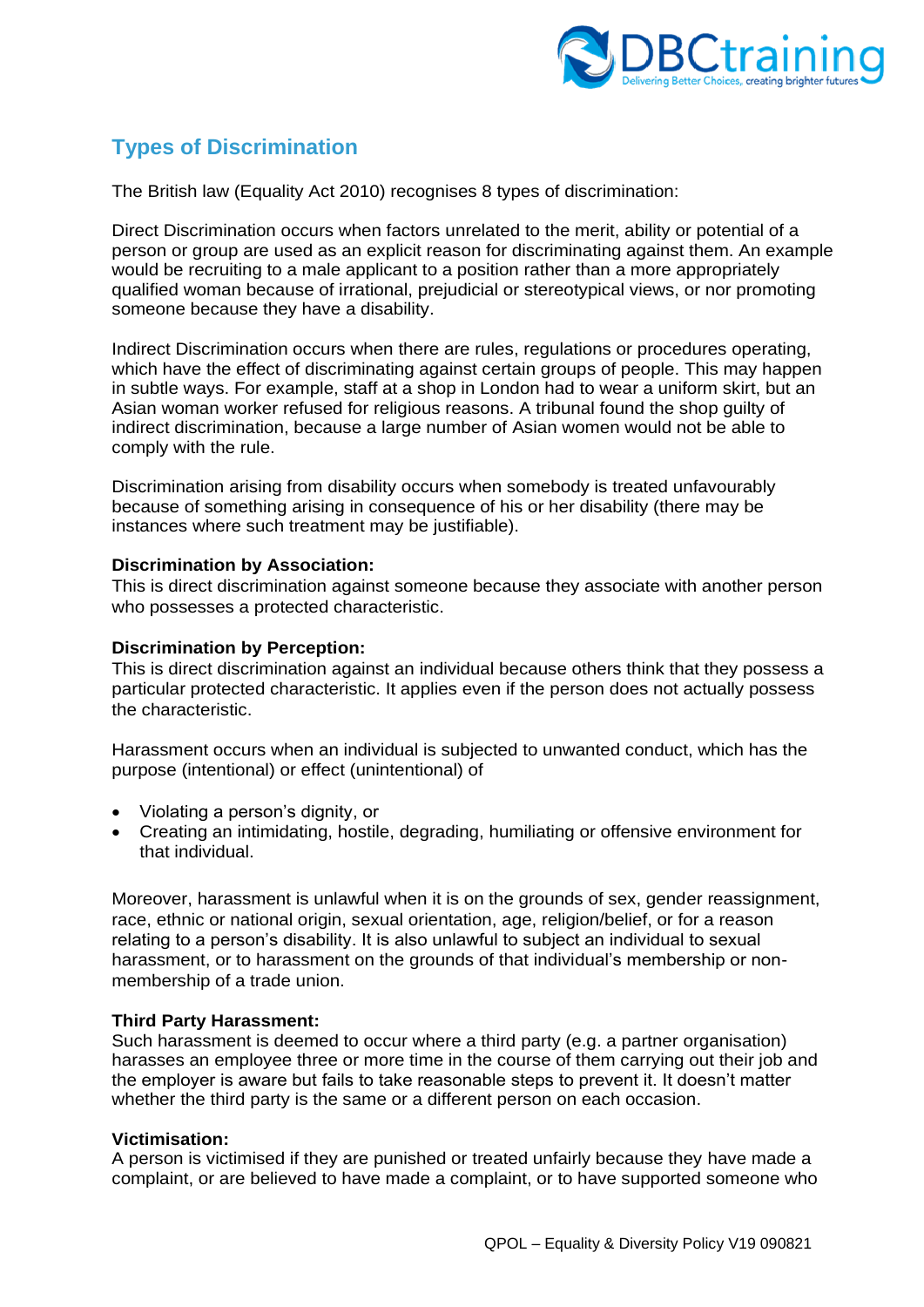

has made a complaint. A person or group of people can also be victimised or singled out for discriminatory or even criminal treatment because of, for example, their race, gender, disability age etc. This could be workplace discrimination with regard to such things as recruitment and selection or promotion.

Learners could be similarly victimised e.g. refusal of application or unfair marking.

# **Promoting and Implementing the Policy**

The policy will be promoted via our website, as part of apprentice and staff induction, in apprentice handbooks, through discussion at staff meetings, through the use of case studies and as part of mandatory staff and apprentice training. All staff and apprentices complete the ETF E-learning course on Equality, Diversity and Inclusion during induction.

Details of wider promotion throughout staff groups are outlined below:

### **The board will:**

- Provide leadership and ensure the accountability of equality and diversity
- Ensure that DBC Training adheres to equalities legislation
- Ensure that equality and diversity aspects are built into DBC Trainings strategic plans
- Provide leadership to ensure and promote equality of opportunity, no unlawful discrimination, harassment or bullying
- Provide appropriate role models for all managers, staff and learners
- Congratulate examples of good practice among individual managers, staff and learners
- Ensure a consistent response to incidents, e.g. bullying cases and racist incidents
- Initiate and oversee the development and regular review of equality policies and procedures
- Ensure that learners, staff and stakeholders are consulted in the development and review of the policies
- Ensure the effective communication of the policies to all learners, staff and stakeholders
- Ensure that managers and staff undertake the necessary training to enable them to carry out the policies
- Oversee the effective implementation of the equality and diversity policy
- Hold line managers accountable for effective policy implementation
- Ensure positive action is taken to tackle unlawful and unfair discrimination, inequality and unfairness
- Encourage opportunities for the sharing of good practice and working collaboratively
- Ensure learners and employers offering placements are aware of the actions taken to promote equality and diversity
- Provide mechanisms for the sharing of good practice
- Ensure information informing learners and staff of the action that they need to take if they are being bullied or harassed is readily accessible
- Ensure a consistent response to incidents, e.g. bullying cases and racist incidents
- Ensure that DBC Training carries out its statutory duties effectively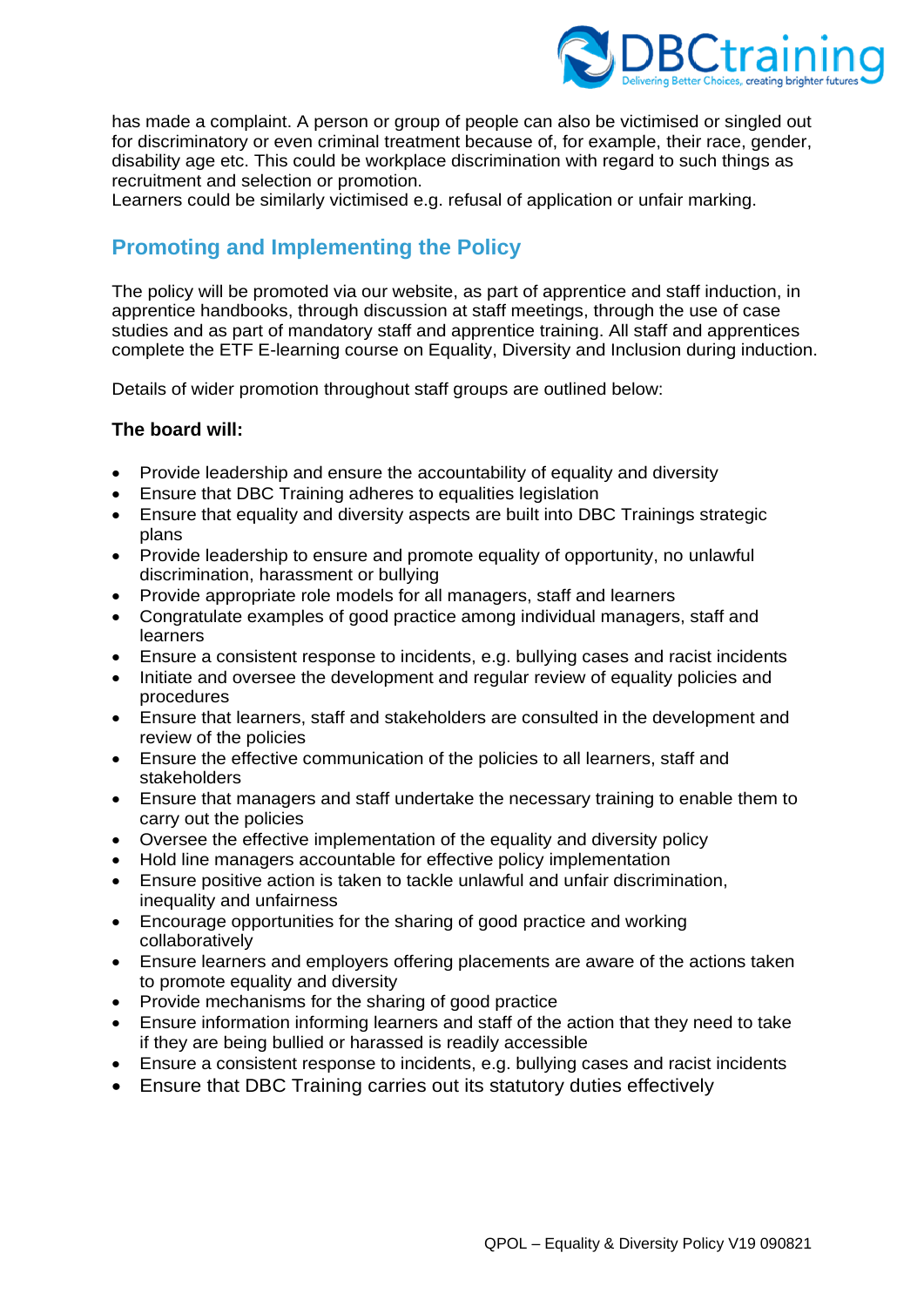

### **Managers will:**

- Ensure that there are explicit references to equality and diversity in schemes of work and lesson planning
- Monitor progress and review actions plans for all student groups
- Ensure team/ staff undertake appropriate equality and diversity staff training and other opportunities for CPD
- Monitor and assess the impact of CPD to ensure equality and diversity targets are met
- Ensure that equality and diversity themes are actively promoted where appropriate during lessons
- Ensure that inclusive risk assessments with disabled learners, including learners with medical conditions, mental health difficulties, physical or sensory impairments, are carried out when there is a perceived health and safety issue

### **Delivery staff will:**

- Raise issues with line managers which could contribute to policy review and development
- Ensure discriminatory behaviour is routinely and effectively challenged
- Provide a consistent response to incidents, e.g. bullying cases
- Maintain awareness of DBC Trainings current Equality and Diversity policy Implement the policy as it applies to staff and learners
- Behave with respect and fairness to all colleagues and learners
- Undertake appropriate equality and diversity training and other opportunities for CPD
- Contribute to the implementation of DBC Trainings Equality and Diversity policy
- Ensure opportunities for promoting equality and diversity in lessons are taken up
- Ensure that equality gaps are targeted, and their impact is monitored
- Undertake appropriate equality and diversity training and reflect on its impact
- Ensure that there are opportunities for all learners to share their comments, suggestions and feedback
- Ensure that inclusive risk assessments with disabled learners, including learners with medical conditions, mental health difficulties, physical or sensory impairments, are carried out when there is a perceived health and safety issue

#### **Learners will:**

- Behave with respect and fairness to all learners and staff
- Report any incidents of bullying or harassment
- Help to ensure that discriminatory behaviour is routinely and effectively challenged

#### **Reporting and Complaints**

Staff, learners or other parties who make a complaint of discrimination have the right to do so without fear of victimisation and DBC Training will make every effort to ensure victimisation does not occur and that any complaints are dealt with promptly and fairly. Further information about how to make a complaint can be found in our Complaints policy. Any cases of harassment, discrimination, bullying or victimisation will be taken very seriously. Any member of staff or learners found guilty of unlawful discrimination or